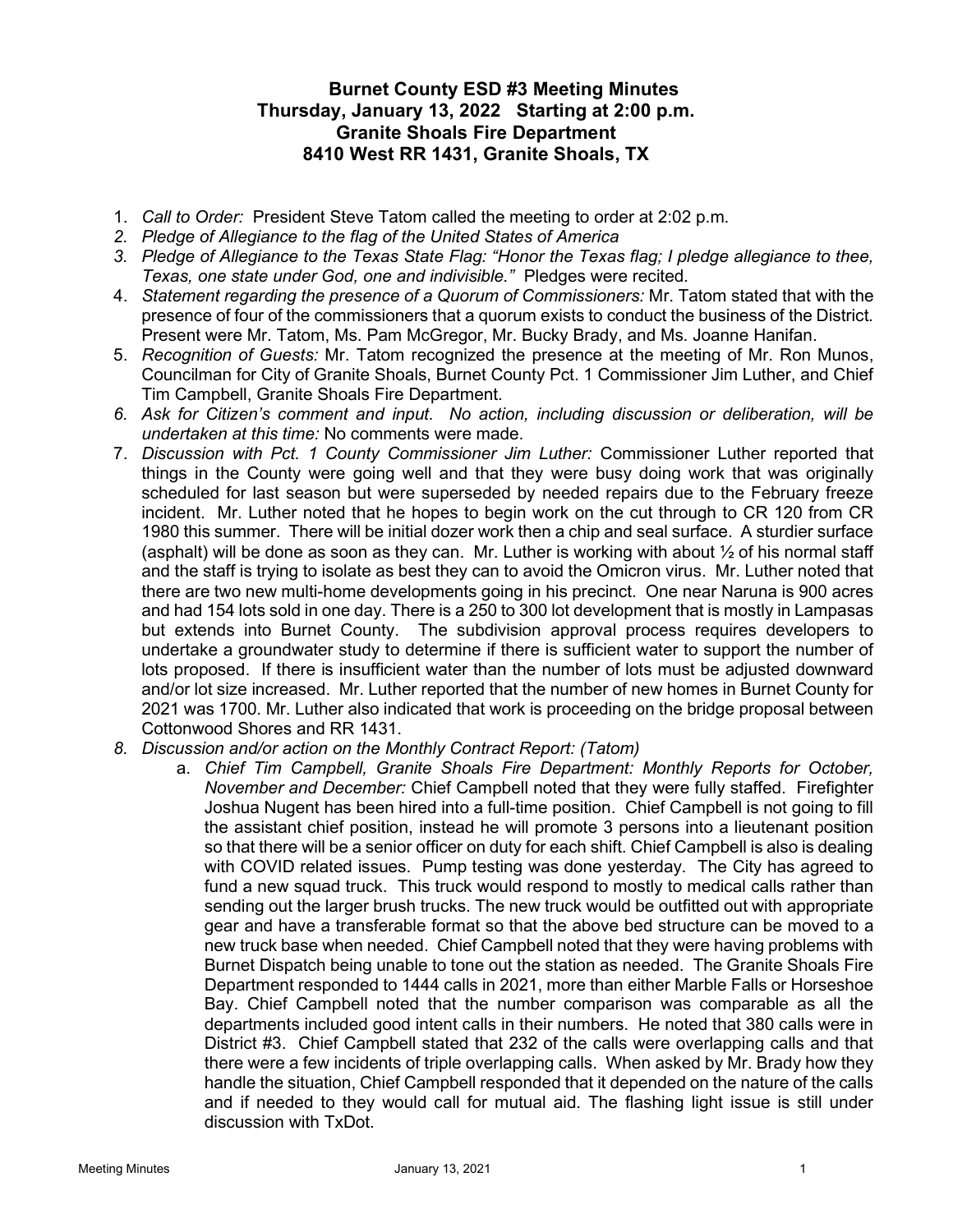- 9. Reading and Acceptance of the Minutes of the December 2021 meeting: Mr. Brady moved and Ms. McGregor seconded the motion to accept the minutes as amended. Motion carried.
- 10. Reading and Acceptance of Treasurer's Report:
	- a. See Monthly Reports for Account Status: Mr. Brady went over the treasurer's report and the various fund totals. Mr. Brady noted that he keeps a close eye on the operating account to make sure there are sufficient funds for pay for the quarterly bills to the City of Granite Shoals and BCAD. If we have the funds, he will put the money back into the Capital account that was used to pay for the January Granite Shoals payment. He will try to keep the working fund near \$240,000.
	- b. Pending Bills: We have three bills: Ms. Tami Griffin for \$50.00, USPS for the post office box for \$166 for 12 months and a bill from Tabor and Burnett for \$3200.00 for the annual audit.
	- c. Reimbursements/ Banking Matters/ Other Money Related Items: None. Ms. Hanifan moved and Ms. McGregor seconded the motion to accept the treasurer's report and to pay the three bills. Motion carried.
- 11. Discussion and/or action on Budget for Fiscal Year 2022:
	- a. Answering Service/Credit Card: Mr. Brady has to work with the bank so that we can pay the bill for the business credit cards electronically. Since the charges on the three cards come into one central account a special process has to be established. Mr. Brady is not sure if we will get a paper or e-statement. Ms. Hanifan will set up the answering service to bill on the credit card.
- 12. Discussion and/or action on the Existing Contracts: (Brady, Tatom)
	- a. City of Granite Shoals for time period FY 2019 to FY 2023
	- b. Tabor & Burnett
		- i. Presentation by Ms. Charity Tabor of the FY 2021 Audit report. Ms. Tabor went over the highlights of the audit report. Ms. Tabor noted that the increase in revenues was mostly due to an increase in property values and thus an increase in taxes received. She noted that the report was pretty straight forward with no issues or causes for concern. When asked by Mr. Tatom for any suggestions for improvements or changes, Ms. Tabor responded that things were going well. She did suggest a monthly organization of the paperwork would facilitate her work of the audit.
- 13. Discussion and/or action on communications from Legal Counsel: Mr. Tatom will send the dispatch agreement to Mr. Campbell for review.
- 14. Discussion and/or action regarding ESD concerns on LCRA and Lake LBJ: Nothing to report.
- 15. Discussion and/or action on training for Commissioners: All are registered for the Conference. Ms. Hanifan will post a notice of our attendance on the Monday prior to the conference.
- 16. Discussion and/or action on public interaction by Commissioners: Nothing to report.
- 17. Discussion and/or action on incoming mail: Ms. Hanifan passed all the mail on to Mr. Brady. a. BCAD
	- i. Tax Collection Activity for 121/1to 12/15 for \$56,099.33
	- ii. Tax Collection Activity for 12/16 to 12/31 for \$43,584.89 and \$4.57
	- iii. Quarterly payment schedule for payments of \$1049.84 starting January 1, 2022
	- iv. List of members elected to the BCAD Board of Directors for 2022-2023 term.
	- b. Bills
		- i. Tabor & Burnet: A bill for \$1,600.00 for the audit report
		- ii. Bill from Tami Griffin for \$50.00
		- iii. USPS Annual Box Rental is due for \$166.00 for 12 months
	- c. Banks
		- i. Security State Bank & Trust
			- 1. Monthly Statement for December Balance of \$10,760.50
		- ii. BankcorpSouth
			- 1. Monthly Statement for December Balance of \$105,511.19
			- 2. Notice of Renewal for CD on 12/18/2021